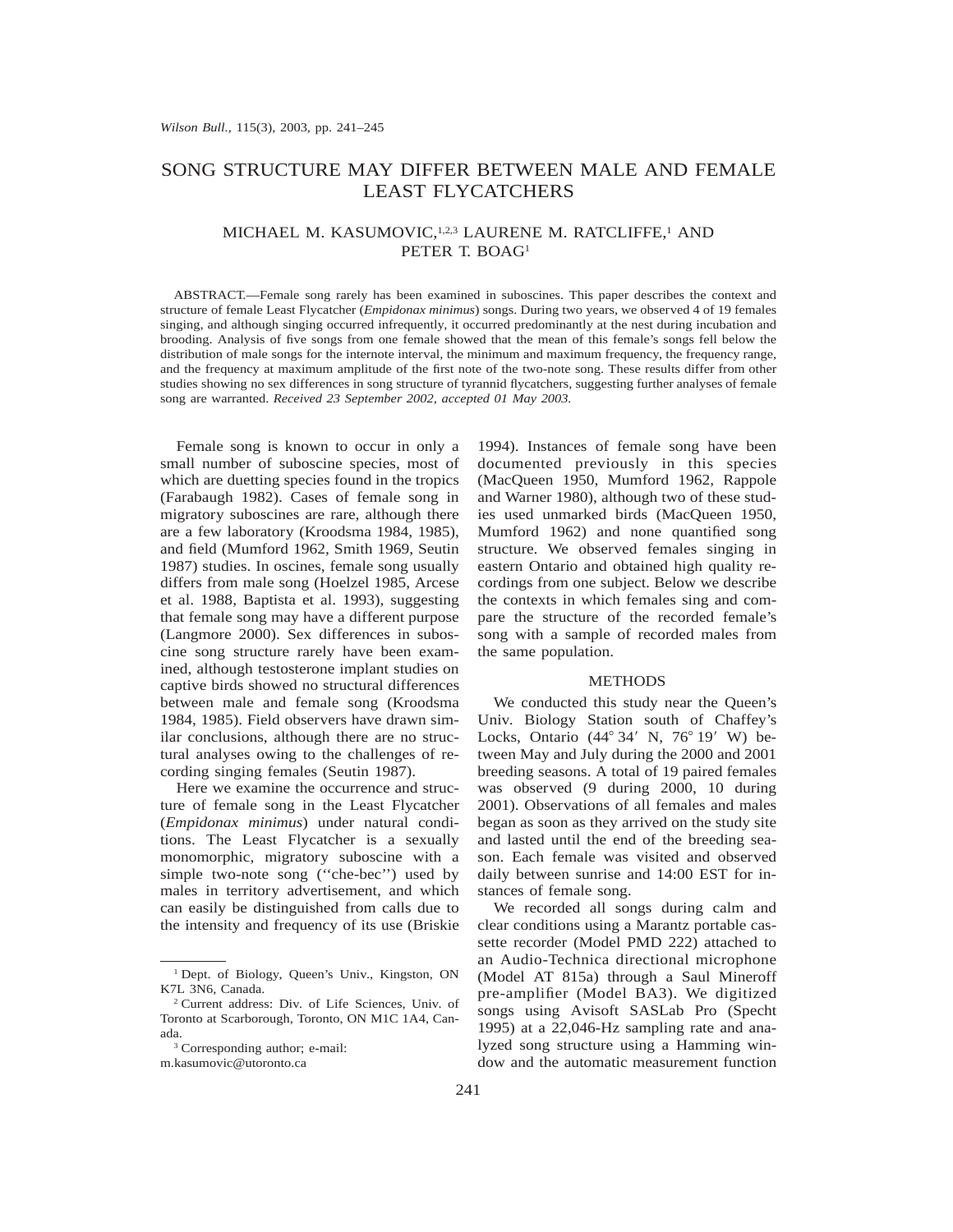

FIG. 1. Structural variables of Least Flycatcher songs: (1) duration of first note, (2) duration of the second note, (3) internote interval, (4) total song duration, (5) frequency range of the first note, and (6) frequency range of the second note; see methods for descriptions of six additional variables. Data are from birds breeding in eastern Ontario, Canada, during 2000 and 2001. Recordings were made by M. M. Kasumovic.

in Avisoft. The parameters during the analysis remained constant and were set up to recognize a threshold of  $-6$  dB for element separation and  $-10$  dB for the calculation of spectrum based parameters. We measured a total of 12 variables. Four of the variable were temporal: the duration of the (1) first and (2) second note, the (3) internote interval, and the (4) length of the total song. Seven of the variables were based on frequency: the frequency range of the (5) first and (6) second note, the minimum  $(7-8)$  and maximum  $(9-10)$  frequency of each note, and the frequency at maximum amplitude of each note (11–12; Fig. 1). Frequency at maximum amplitude was calculated using Cool Edit 2000 (Johnston 2000).

We captured all recorded individuals using a mist net and banded them with an aluminum Canadian Wildlife Service band and a color band for easier identification. We also collected approximately 30  $\mu$ L of blood. Females were sexed morphologically in the field (Pyle et al. 1987) and sexing was confirmed later in the lab using a molecular sexing protocol (Griffiths et al. 1998).

#### RESULTS

Four of 19 females that we monitored during the breeding season were observed singing (two during 2000 and two during 2001). We heard all instances of female song before 10:00 EST during incubation and brooding periods. One female captured during the incubation period sang while held in a bird bag. We observed only one of the four females singing more than one song; all recordings were made from this female. This female was the primary female in a polygynous mating. We heard a total of 13 songs from this female during 4 h of observation on three different days. The female sang eight of these songs while incubating eggs; including two given just before she left the nest. We heard the remaining five songs as the female returned from foraging, after which the nestlings began making begging calls.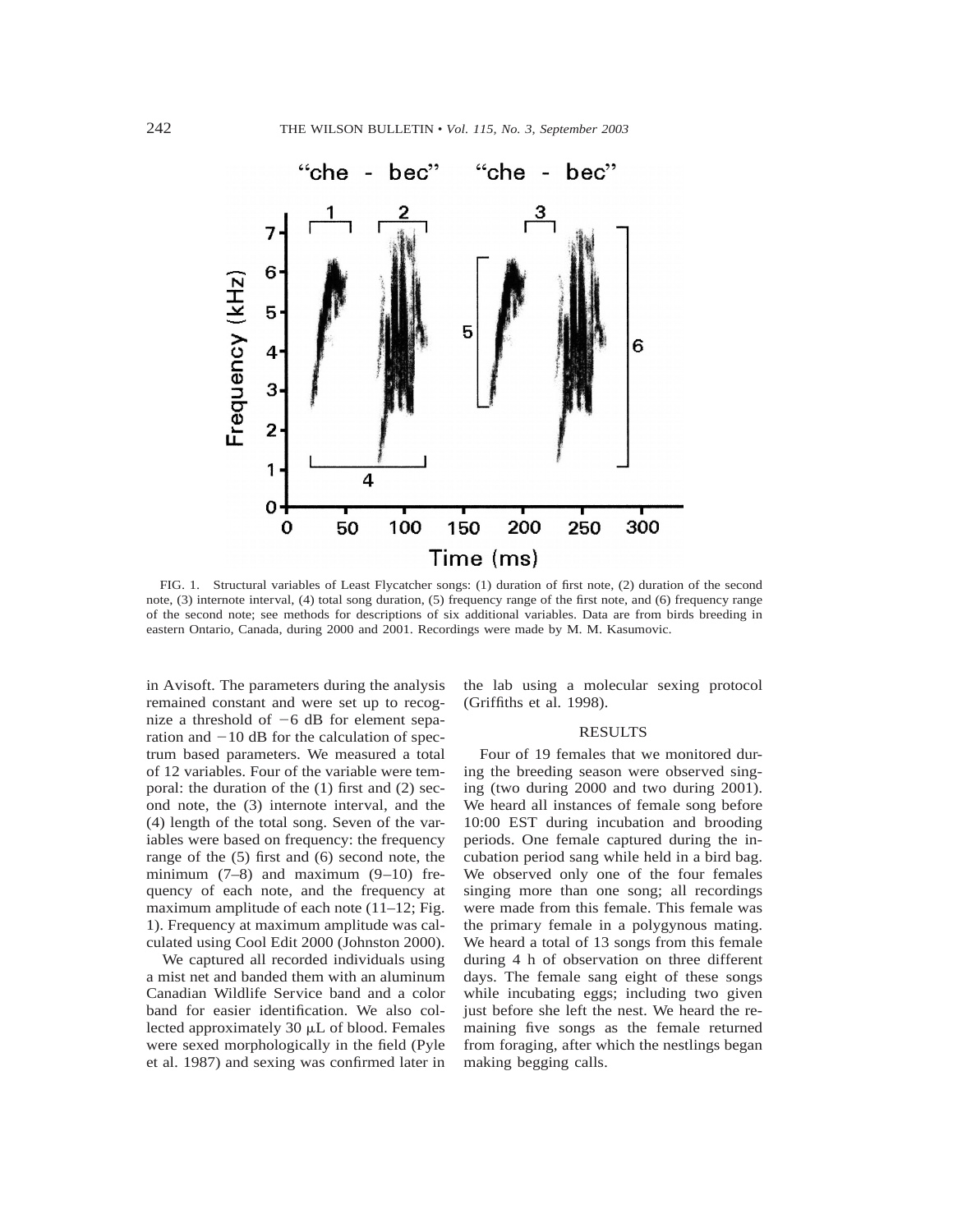

FIG. 2. Sound spectrograms of the songs of Least Flycatchers breeding in eastern Ontario, Canada, during 2000 and 2001; (a–b) two males, (c) one female. Compared to that of males, the first note of the female's song had a lower minimum frequency, lower maximum frequency, lower frequency at maximum amplitude, and a narrower frequency range, and the internote interval was shorter. No differences were seen in the second note. Recordings were made by M. M. Kasumovic.

Because we were able to record songs from only a single female, we did not compare sex differences in song structure with statistical tests of significance. Instead, we calculated a mean for each individual male's songs (based on 5–10 songs from each male,  $n = 40$  songs in all), and then examined the means of the female's songs  $(n = 5 \text{ songs})$  with respect to the distribution and the mean of all the males' means. The means of the female's songs fell within the distribution of male means for all except the following five variables, where the mean of the female's songs was below the distribution of the males' means. The first note of the female's song had a lower minimum frequency (female:  $4,362$  Hz  $\pm$  226 SE; males:  $5,145$  Hz  $\pm$  128 SE, range = 4,722– 5,576 Hz), a lower maximum frequency (female: 6,006 Hz  $\pm$  62 SE; males: 7,064 Hz  $\pm$ 51 SE, range =  $6,876-7,159$  Hz), a lower frequency at maximum amplitude (female: 5,655 Hz  $\pm$  156 SE; males: 6,637  $\pm$  67, range = 6,355–6,817 Hz), a narrower frequency range (female:  $1,644$  Hz  $\pm$  190 SE; males: 2,462 Hz  $\pm$  468 SE, range = 1,814–2,154 Hz), and a shorter internote interval (female: 0.0568 s  $\pm$ 0.0012 SE; males:  $0.0674 \text{ s } \pm 0.0032 \text{ SE}$ , range  $= 0.0602 - 0.0822$  s). Fig. 2 shows the sound spectrogram of a female song (Fig. 2c)

compared to two typical male songs from two different males (Fig. 2a, b).

#### DISCUSSION

Male Least Flycatchers sing at high rates throughout the breeding season (MacQueen 1950). Although females are highly vocal using ''whit'' and ''weep'' calls during the breeding season (Briskie 1994), female song is very rare. Our results confirm previous studies stating that female Least Flycatchers sing male-like songs, as seen in other *Empidonax* species (Seutin 1987). A previous study noted that females sang during the nest selection period (Mumford 1962), whereas we observed females singing only during incubation and brooding periods. While it is possible that we missed hearing some female song during the nest selection period, we think this is unlikely as we followed marked females extensively during nest building in order to locate nests.

The results of our structural analysis should be treated with caution since we were able to analyze songs from only a single female. Larger sample sizes are necessary to determine whether male and female songs truly differ in structure. Although females sing malelike songs, our study suggests there may be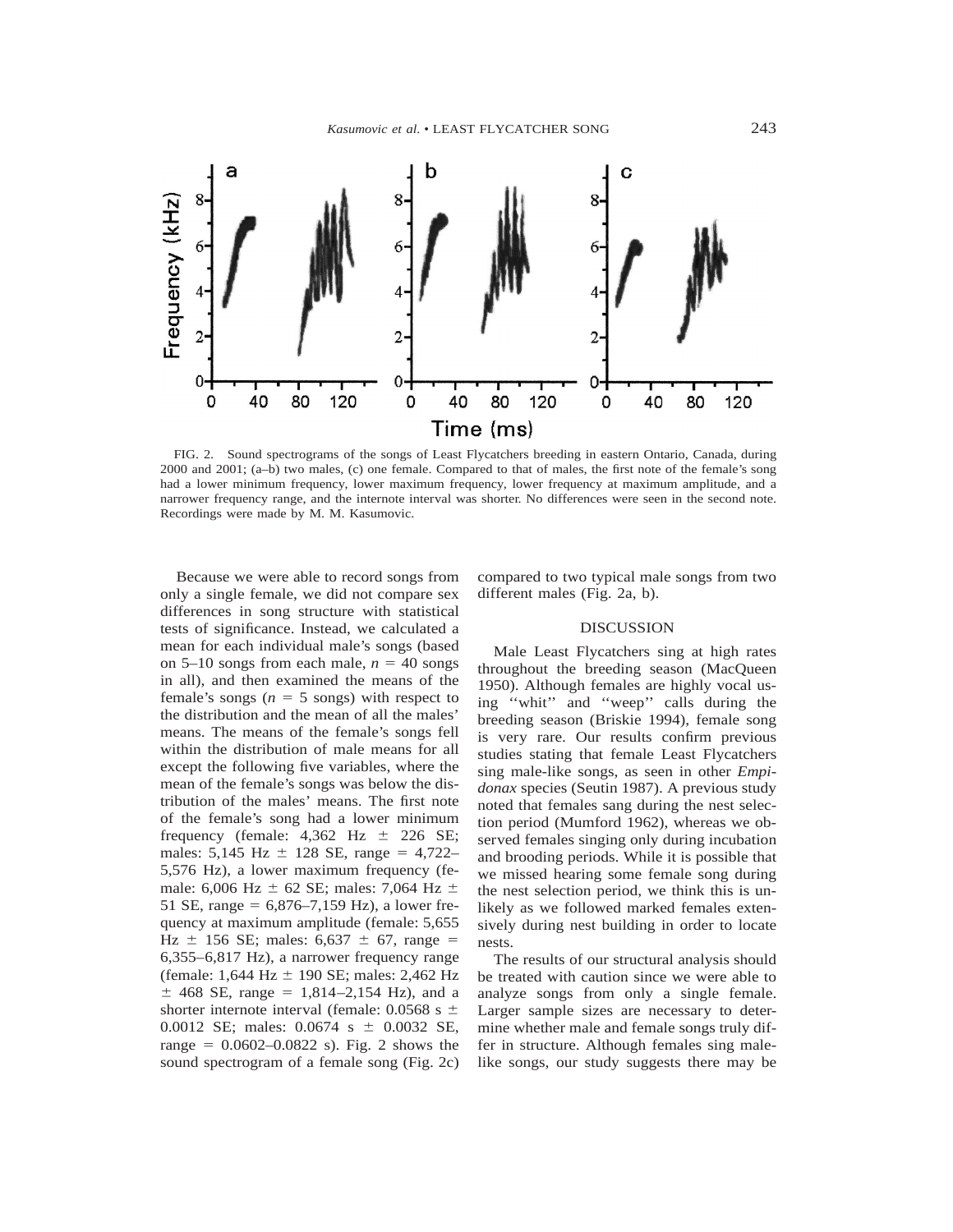sex differences in song structure, with the first note of a female's songs having a lower minimum and maximum frequency, frequency at maximum amplitude, and shorter internote interval than male songs. This finding contrasts with previous studies examining song in a total of five testosterone-implanted female tyrannids where no differences were found (Kroodsma 1984, 1985). It is possible that under natural conditions, female song may serve a different signaling purpose than the aggressive and sexual functions of male song.

A recent study has shown that female Willow Flycatchers (*Empidonax traillii*) aggressively defended territories on the wintering grounds using song (Koronkiewicz 2002). Furthermore, breeding female Willow Flycatchers responded aggressively to intruders (Seutin 1987) and sang from the nest during aggressive interactions (Sogge et al. 1997). We observed similar situations in Least Flycatchers where females also are known to participate in territory defence (MacQueen 1950). The female that we recorded sang most often when her mate was silent and away from the nest. The presence of a secondary female on this male's territory might have increased female aggression as observed in female Yellow Warblers (*Dendroica petechia*; Hobson and Sealy 1990). Finally, one female also sang while being held in a bird bag. Hence, our observations coupled with those on Willow Flycatchers suggest that female *Empidonax* flycatchers may use songs during aggressive interactions, or as a warning in situations of distress. Further studies are necessary to determine whether female song is associated with increased aggression in the absence of the resident male.

Experimental work investigating the song of females in this species may prove interesting, since songs in suboscines are innate rather than learned (Kroodsma 1984). Other species of migratory tyrannids also have been documented to sing (Smith 1969; Kroodsma 1984, 1985; Seutin 1987; Sogge et al. 1997), which suggests that female song in this taxon may be common. More observations of marked birds of known sex are needed to determine the prevalence of female song in other suboscines, and to elucidate its functions.

### ACKNOWLEDGMENTS

We are grateful to P. Christie and D. J. Mennill for help with analyzing the songs and for initial comments on the manuscript. We also thank J. A. Smallwood and three anonymous reviewers for helpful suggestions that improved the manuscript. This research was supported by a student research award from the American Ornithologists' Union and a Taverner Award from the Society of Canadian Ornithologists to MMK, and grants from the Natural Sciences and Engineering Research Council of Canada to LMR and PTB.

#### LITERATURE CITED

- ARCESE, P., P. K. STODDARD, AND A. M. HIEBERT. 1988. The form and function of song in female Song Sparrows. Condor 90:44–50.
- BAPTISTA, L. F., P. W. TRAIL, B. B. DEWOLFE, AND M. L. MORTON. 1993. Singing and its functions in female White-crowned Sparrows. Anim. Behav. 46: 511–524.
- BRISKIE, J. V. 1994. Least Flycatcher (*Empidonax minimus*). No. 99 *in* The birds of North America (A. Poole and F. Gill, Eds.). The Academy of Natural Sciences, Philadelphia, Pennsylvania, and The American Ornithologists' Union, Washington, D.C.
- FARABAUGH, S. M. 1982. The ecological and social significance of duetting. Pp. 85–124 *in* Acoustic communication in birds (D. E. Kroodsma and E. H. Miller, Eds.). Academic Press, New York.
- GRIFFITHS, R., M. C. DOUBLE, K. ORR, AND R. J. G. DAWSON. 1998. A DNA test to sex most birds. Mol. Ecol. 7:1071–1075.
- HOBSON, K. A. AND S. G. SEALY. 1990. Female song in the Yellow Warbler. Condor 92:259–261.
- HOELZEL, A. R. 1985. Song characteristics and response to playback of male and female Robins *Erithacus rubecula*. Ibis 128:115–127.
- JOHNSTON, D. 2000. Cool Edit 2000, ver. 1.1. Syntrillium, Phoenix, Arizona.
- KORONKIEWICZ, T. J. 2002. Intraspecific territoriality and site fidelity of wintering Willow Flycatchers (*Empidonax traillii*) in Costa Rica. M.Sc. thesis, Northern Arizona Univ., Flagstaff.
- KROODSMA, D. E. 1984. Songs of the Alder Flycatcher (*Empidonax alnorum*) and Willow Flycatcher (*Empidonax traillii*) are innate. Auk 101:13–24.
- KROODSMA, D. E. 1985. Development and use of song forms by the Eastern Phoebe. Wilson Bull. 97:21– 29.
- LANGMORE, N. E. 2000. Why female birds sing. Pp. 317–327 *in* Animal signals: signaling and signal design in animal communication (Y. Espmark, T. Amundsem, and G. Rosenquist, Eds.). Tapir Academic Press, Trondheim, Norway.
- MACQUEEN, P. M. 1950. Territory and song in the Least Flycatcher. Wilson Bull. 62:194–205.
- MUMFORD, R. E. 1962. Notes on Least Flycatcher behavior. Wilson Bull. 74:98–99.
- PYLE, P., S. N. G. HOWELL, R. P. YUNICK, AND D. F. DESANTE. 1987. Identification guide to North